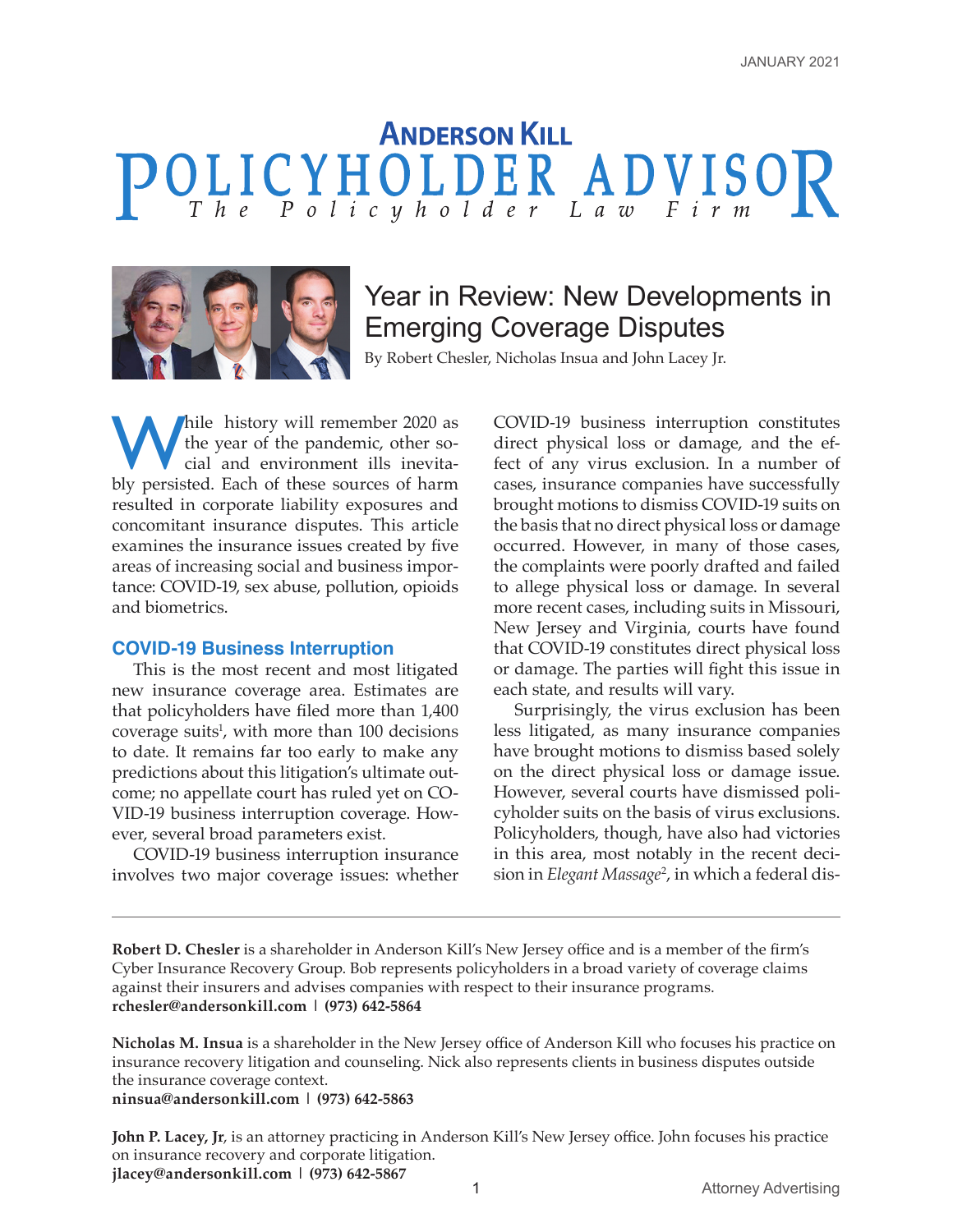trict court in Virginia ruled that the virus exclusion does not apply because the virus that causes COVID-19 (SARS-CoV-2) was not present at the plaintiff's property and was not the basis for the income loss. Policyholders must remember that not all exclusions for contamination or pollution name viruses, and even those that do may not apply in all circumstances. Arguments are also likely to be made about whether the virus exclusion was approved by state regulators based on alleged misrepresentation by the insurance industry when seeking regulatory approval.

#### **Sex Abuse Insurance**

In 2019-20, many states extended (or effectively eliminated) statutes of limitation for sex abuse claims, leading to a tsunami of claims by individuals asserting that they were molested many years ago. This litigation wave has led to a second wave of coverage litigation. Sex abuse is bodily injury, and general liability policies provide coverage. However, two coverage issues have emerged. First, when claims date back to the 1970s and even earlier, how does a policyholder prove the existence and terms and conditions of these old insurance policies? Second, policyholders must contend with assertions by insurance companies that the policyholder "intended or expected" abuse.Companies must be cognizant that they need not produce actual insurance policies to prove coverage but can prove coverage through secondary evidence. In most states, the standard is the preponderance of evidence, and it may be possible to meet that burden with very limited evidence. In addition to the existence of the policy, the policyholder must also prove its terms, conditions and policy limit. These can be proven through expert testimony, particularly since insurance companies typically used standardized policies.

Locating old insurance policies is a challenge. Most companies will not have easily accessible evidence of such policies from 30-40 years ago. Many policyholders utilize insurance archaeologists who are trained in locating policies to perform the search. Policyholders can expect their insurance companies in many cases to actively litigate whether the policyholder intended or knew of the abuse. Underlying plaintiffs assert that organizations ranging from the Roman Catholic Church to the Boy Scouts had knowledge of sex abuse and concealed it. Policyholders can expect careful scrutiny of their past practices by insurance companies seeking to deny coverage. Policyholders must remember that the duty to defend is much broader than the insurance company's duty to indemnify, and as long as questions exist as to whether the insured acted intentionally or not, the insurance company should be required to defend.

#### **PFAS Groundwater Contamination**

The heyday of environmental insurance litigation was twenty and more years ago, but it may now be returning with intense regulatory and litigation scrutiny of per- and polyfluoroalkyl substances (PFAS), the so-called "forever chemicals" that spread quickly and persist in groundwater. In 2020, legislation to control or clean up PFAS was introduced in more than half of U.S. states, and the EPA issued an update on its 2019 PFAS action plan. PFAS raise issues long familiar to experienced coverage litigators.

The first issue will be the effect of the "sudden and accidental" pollution exclusion, generally introduced in 1973, and the so-called "absolute" pollution exclusion, introduced in 1986. As a result of the absolute exclusion, no coverage for PFAS groundwater contamination exists under post-1986 general liability policies. However, states differ as to whether they enforce the 1973 exclusion to foreclose coverage. In states that enforce the exclusion, coverage will only exist under pre-1973 policies, unless a so-called "boom" event caused the contamination. In other states that interpret the sudden and accidental exclusion to mean essentially only "accidental," coverage will exist under pre-1986 policies. This too will raise the issue of locating old policies. A bevy of allocation issues will also affect insurance recovery for PFAS liability. The most basic issue is whether pro rata allocation, in which each year is assigned a percentage of liability, or ''all sums" allocation, in which the policyholder can collect all of its damages in any one year, applies. The Californ ia Supreme Court in 2020 issued a major decision affirming the state's commitment to the all sums approach.

The "unavailability rule" also impacts allocation. Coverage under liability policies for envi-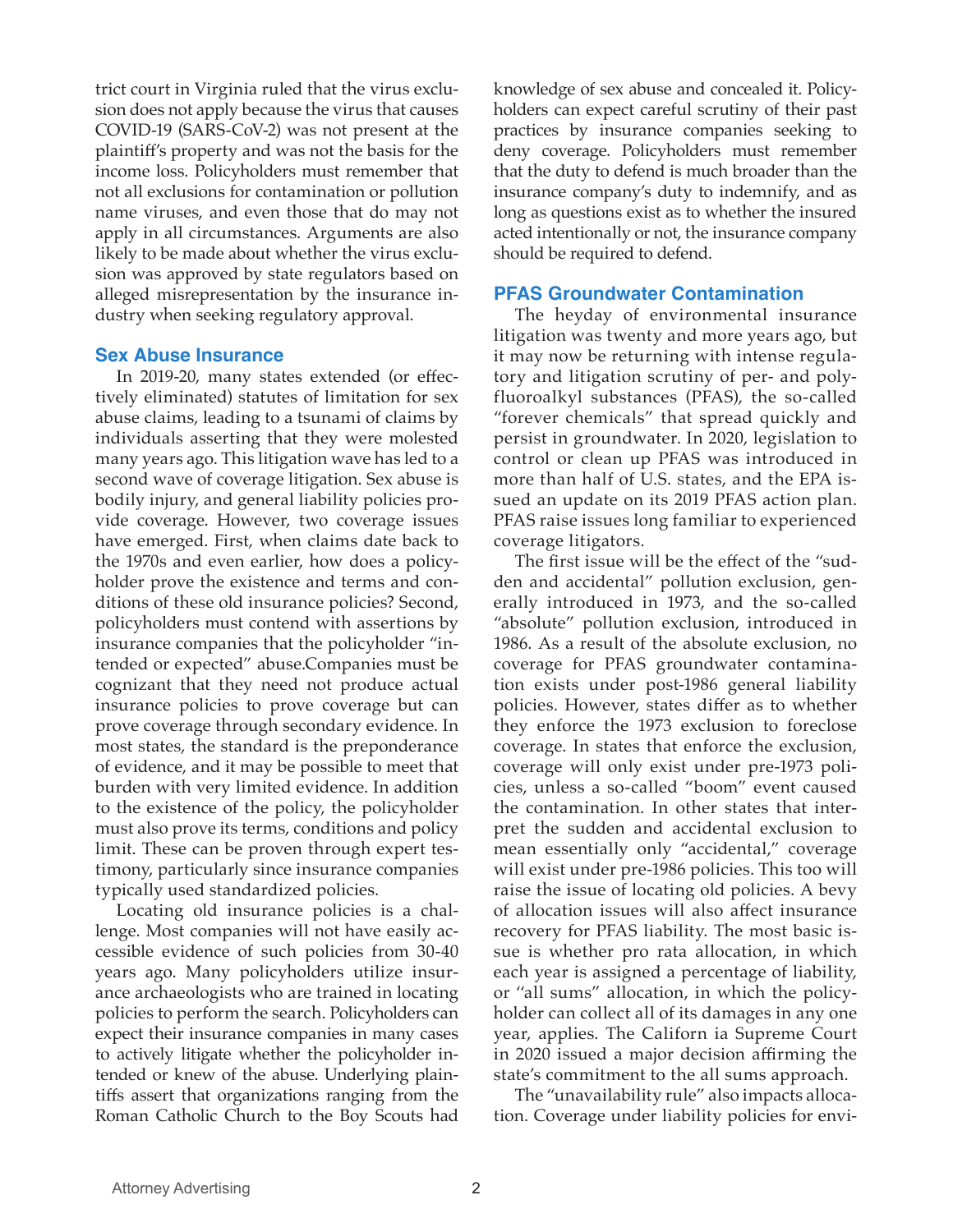ronmental liability ceased in 1986. Assume that PFAS groundwater contamination commenced in 1980, and continued until discovered in 2020. In a pro rata state, every policy year from 1980 to 2020 is potentially implicated. The issue then becomes whether the policyholder or the insurance company is responsible for the post-1986 years when insurance coverage was unavailable in the marketplace. Most states have yet to address this issue. New Jersey has ruled favorably for the policyholder, while New York has ruled for the insurance company.

#### **Opioids**

Opioid litigation continues apace, highlighted in 2020 by Purdue's \$8 billion-plus settlement with the Department of Justice, and continues to produce insurance coverage litigation. One coverage issue for companies engaged in opioid litigation is whether the company expected or intended the injury that it caused. In one case, a California Court of Appeal, on the basis of the allegations of the underlying complaint, held that the policyholder intentionally and knowingly caused injury through its opioid business and was not entitled to coverage. In other cases, though, where the underlying complaint alleges both intentional and negligent conduct, courts have required the insurance company to defend.

In 2020, a court addressed a second issue. In many opioid cases, the government is seeking the monies it incurred in combatting the opioid crisis. Insurance companies argue that the government did not incur those costs "because of bodily injury," as required by the insurance policy. The court disagreed, and found coverage. It is noteworthy that general liability policies typically do not provide coverage for "bodily injury," but for damages "because of bodily injury," a much broader coverage grant that encompassed the costs incurred by the government as a result of opioid addiction in the state.

#### **Biometric**

Illinois passed the Biometric Information Privacy Act in 2008, creating a private cause of action for misuse of an individual's biometric information — personal identifiers such as fingerprints and retina scans. The law produced a wave of biometric litigation in Illinois, most often in the form of class actions. Many states are now considering passing biometric statutes similar to Illinois', although most will include a private cause of action. *West Bend Mut. Ins. Co. v. Krishna Schaumburg Tan, Inc.*, 3 is a very important case for policyholders. While biometric insurance claims can arise under several types of insurance policies — general liability, D&O, EPLI and cyber — *West Bend*  involved a general liability policy. Such policies typically include coverage for claims arising out of "personal injury," which is defined in relevant part as "injury, other than bodily injury, arising out of oral or written publication of material that violates a person's right of privacy."

In *West Bend*, the underlying complaint alleged that Krishna, a tanning salon, provided a customer's fingerprint data to a third-party vendor in violation of the law. The insurance company argued that Krishna's delivery of its customer's fingerprint data to a third-party vendor was not a "publication" because it had not been disseminated to a wide audience. The court disagreed, holding that "publication" is commonly understood to encompass both broad sharing of information to multiple recipients and a more limited sharing of information with a single third party. As a result, the court ordered West Bend to provide Krishna a defense in the underlying matter.

Policyholders must be aware that the insurance industry has inserted a variety of privacy and data exclusions into general liability and other types of insurance policies. Insurance companies argue that these exclusions foreclose coverage for biometric liability claims. This is another battlefield for 2021 coverage litigation.

#### **Conclusion**

Anderson Kill wishes all of its friends a 2021 free of COVID-19, sex abuse, opioid, pollution and biometric concerns. However, should you face liability in any of these, or any other area, please feel free to contact us to analyze the insurance implications.  $\triangle$